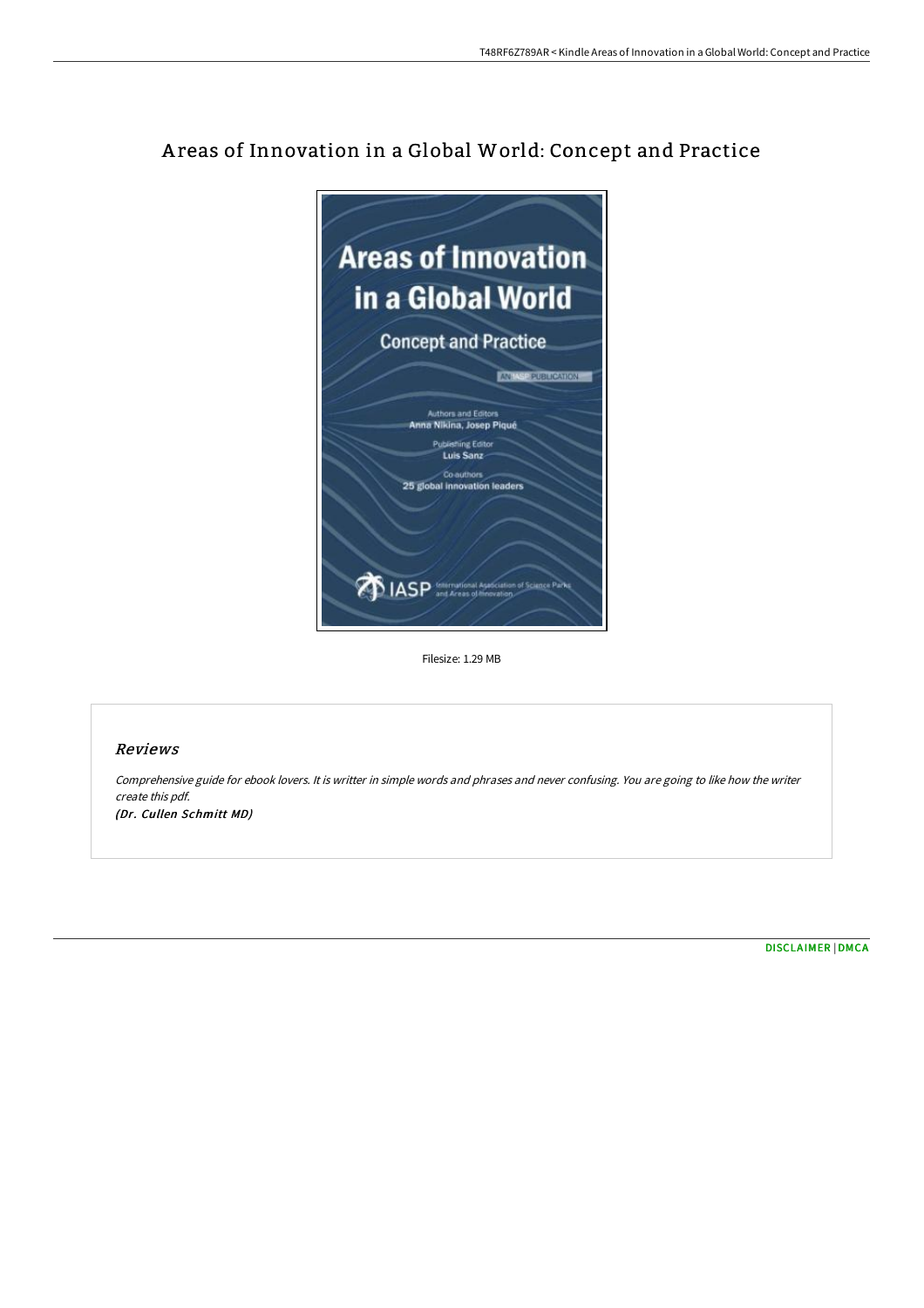## AREAS OF INNOVATION IN A GLOBAL WORLD: CONCEPT AND PRACTICE



**DOWNLOAD PDF** 

IASP - International Association of Science Parks and Areas of Innovation. Paperback. Condition: New. 248 pages. Dimensions: 8.5in. x 5.5in. x 0.6in.With contributions from 15 countries and all seven continents, this book addresses the current demand for areas of innovation, identifying key trends and exploring the synergies with the science and technology park concept. Authors share their insights on the formation and management of an ecosystem and present practical managerial outcomes, providing a valuable tool for innovation community professionals anywhere in the world. Interconnected clients, networked markets and new types of workers whose fortes are knowledge and creativity have created new species of companies. They are greatly different from their predecessors and face new challenges in a different world altogether. Consequently they need and demand new spaces to locate and run their businesses. Half-way into the second decade of the 21st century, a fresh wave of areas of innovation is emerging across the world. Many of these AOIs expand on the concept of the science park and university environments and aim to create sustainable and effective working and living conditions, forming appealing urban ecosystems for students, scientists, entrepreneurs, larger corporations, investors and startups. With co-author contributions from: Arvind Satyam, Industry Solutions, Cisco, USA Bruce Katz, Brookings Institution, USA Bruce Wilson, Royal Melbourne Institute of Technology, Australia Catherine Johns, NETPark, United Kingdom Cha Dong Kim, Innopolis Foundation, South Korea Greg Clark, , Business of Cities Group, USA Hardy Schmitz, Berlin Adlershof, Germany Hector Rodriguez, Yachay City of Knowledge, Ecuador Herbert Chen, Tsinghua University Science Park (TusPark), China Igor Drozdov, Skolkovo Innovation Center, Russia Jasmina Berbegal-Mirabent, Universitat Internacional de Catalunya, Spain Jerome S. Engel, Haas School of Business, University of California Berkeley, USA Johan Ernst Nilson, Environmental Explorer, Sweden John Harthorne, MassChallenge, USA Jorge Audy, PUCRS, Brazil Julie Wagner, Brookings Institution, USA...

Read Areas of [Innovation](http://digilib.live/areas-of-innovation-in-a-global-world-concept-an.html) in a Global World: Concept and Practice Online B Download PDF Areas of [Innovation](http://digilib.live/areas-of-innovation-in-a-global-world-concept-an.html) in a Global World: Concept and Practice